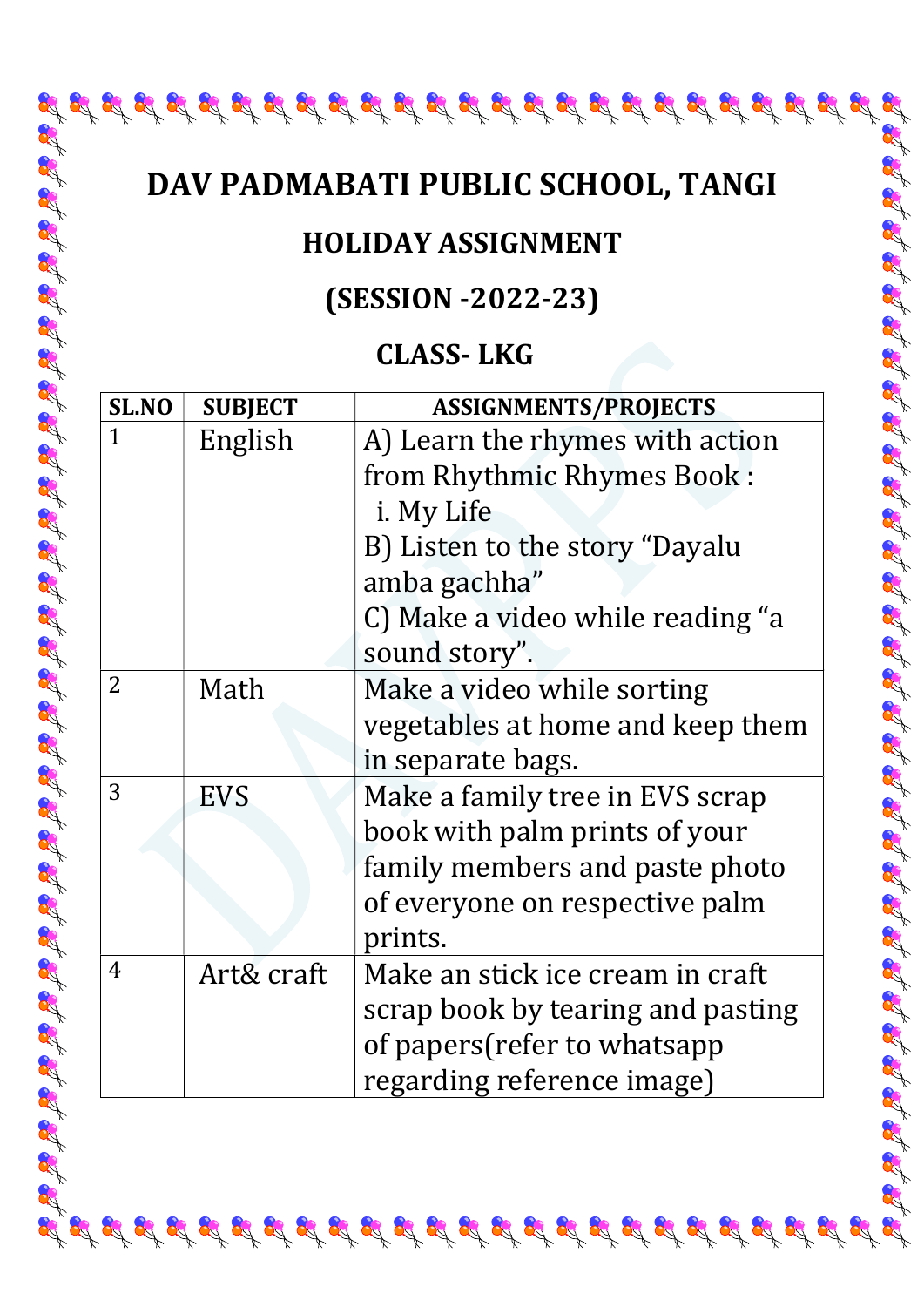# CLASS- UKG

2

|   | <b>SUBJECT</b> | <b>ASSIGNMENTS/PROJECTS</b>                                                                                                                                     |
|---|----------------|-----------------------------------------------------------------------------------------------------------------------------------------------------------------|
| 1 | English        | *Write uppercase(A to Z) and lower<br>case letters (a to z) in English copy(5<br>times)                                                                         |
| 2 | Math           | *Draw /Paste the pictures of big &<br>small, Long & Short, Tall & short<br>objects (Each concept 5 pictures) in<br>math copy.                                   |
|   |                | Note: Children can paste the<br>pictures of big and small objects in<br>one page.                                                                               |
| 3 | <b>EVS</b>     | *Project_My home (Make a home<br>using card board ex-Bedroom, dining<br>room, kitchen, bathroom etc)<br>*Make a video (Blind fold activity)<br>for sense organs |
| 4 | Art& craft     | Make a rainbow by using paper strips                                                                                                                            |

 $\mathscr{L} \mathscr{L} \mathscr{L} \mathscr{L} \mathscr{L} \mathscr{L} \mathscr{L} \mathscr{L} \mathscr{L} \mathscr{L} \mathscr{L} \mathscr{L} \mathscr{L} \mathscr{L} \mathscr{L} \mathscr{L} \mathscr{L} \mathscr{L} \mathscr{L} \mathscr{L} \mathscr{L} \mathscr{L} \mathscr{L} \mathscr{L} \mathscr{L} \mathscr{L} \mathscr{L} \mathscr{L} \mathscr{L} \mathscr{L} \mathscr{L} \mathscr{L} \mathscr{L} \mathscr{L} \mathscr{L} \mathscr{L} \mathscr{$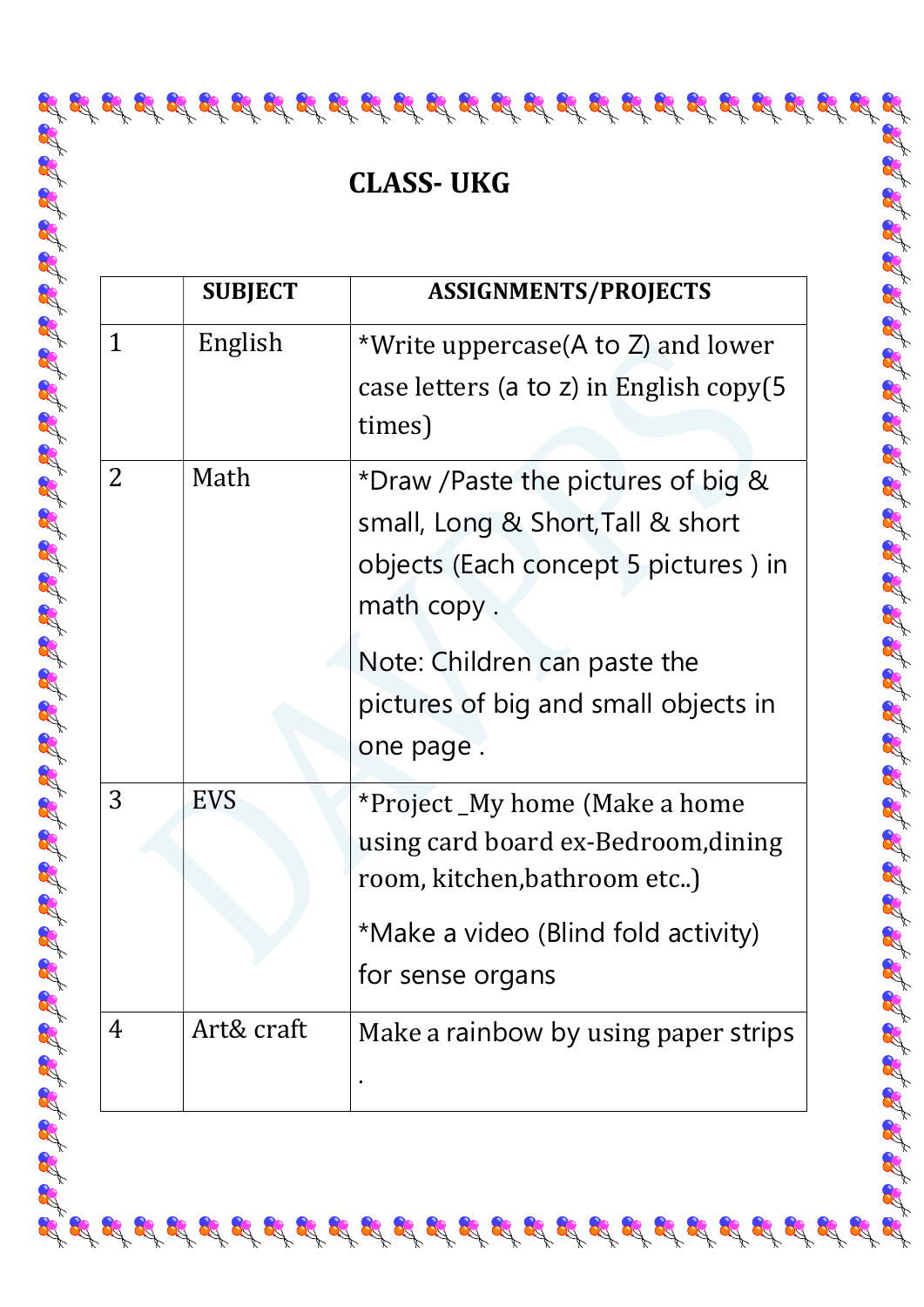## CLASS: STD-I

2

| SL.              | <b>SUBJECT</b> | <b>ASSIGNMENT/PROJECT</b>                                                                                                                                                                                                              |
|------------------|----------------|----------------------------------------------------------------------------------------------------------------------------------------------------------------------------------------------------------------------------------------|
| NO.              |                |                                                                                                                                                                                                                                        |
| 1.               | <b>ENGLISH</b> | a) Read the Lesson: Neha in the jeep (Make a<br>video when the child is reading)<br>b) Make a paper jeep and paste 'ee' sound<br>words on it.<br>c) Paste 5'ee' sound word pictures (eg: tree,<br>sweet, teeth etc) in the scrap book. |
| 2.               | <b>MATHS</b>   | a) Learn Number names from 1- One till 20-<br>Twenty<br>b) Paste 1 picture of each comparison (long-<br>short, big-small, tall-short, thick-thin, far-<br>near) in scrap book.                                                         |
| 3.               | <b>EVS</b>     | a) Make a paper tongue with different pictures<br>of food and its taste (eg: picture of Lemon-<br>sour)<br>b) Make a paper cut out of hand and paste<br>different things and how it is sensed (eg:<br>sand(rough), cotton (soft) etc.) |
| $\overline{4}$ . | <b>HINDI</b>   | a) Paste 5 pictures (बिना मात्रा वाले शब्द) in<br>Scrap bookand name them.<br>b) Learn the poem :राजा बेटा (le-1)<br>c) Read le -2: अमन                                                                                                |
| 5.               | <b>ODIA</b>    | a) Write words by using akhyara "CHA and<br>TA " that is not in your book. 8 words<br>for each akhyara.<br>b) Learn the poem: TUNA TUNI.                                                                                               |

 $\mathscr{L} \mathscr{L} \mathscr{L} \mathscr{L} \mathscr{L} \mathscr{L} \mathscr{L} \mathscr{L} \mathscr{L} \mathscr{L} \mathscr{L} \mathscr{L} \mathscr{L} \mathscr{L} \mathscr{L} \mathscr{L} \mathscr{L} \mathscr{L} \mathscr{L} \mathscr{L} \mathscr{L} \mathscr{L} \mathscr{L} \mathscr{L} \mathscr{L} \mathscr{L} \mathscr{L} \mathscr{L} \mathscr{L} \mathscr{L} \mathscr{L} \mathscr{L} \mathscr{L} \mathscr{L} \mathscr{L} \mathscr{L} \mathscr{$